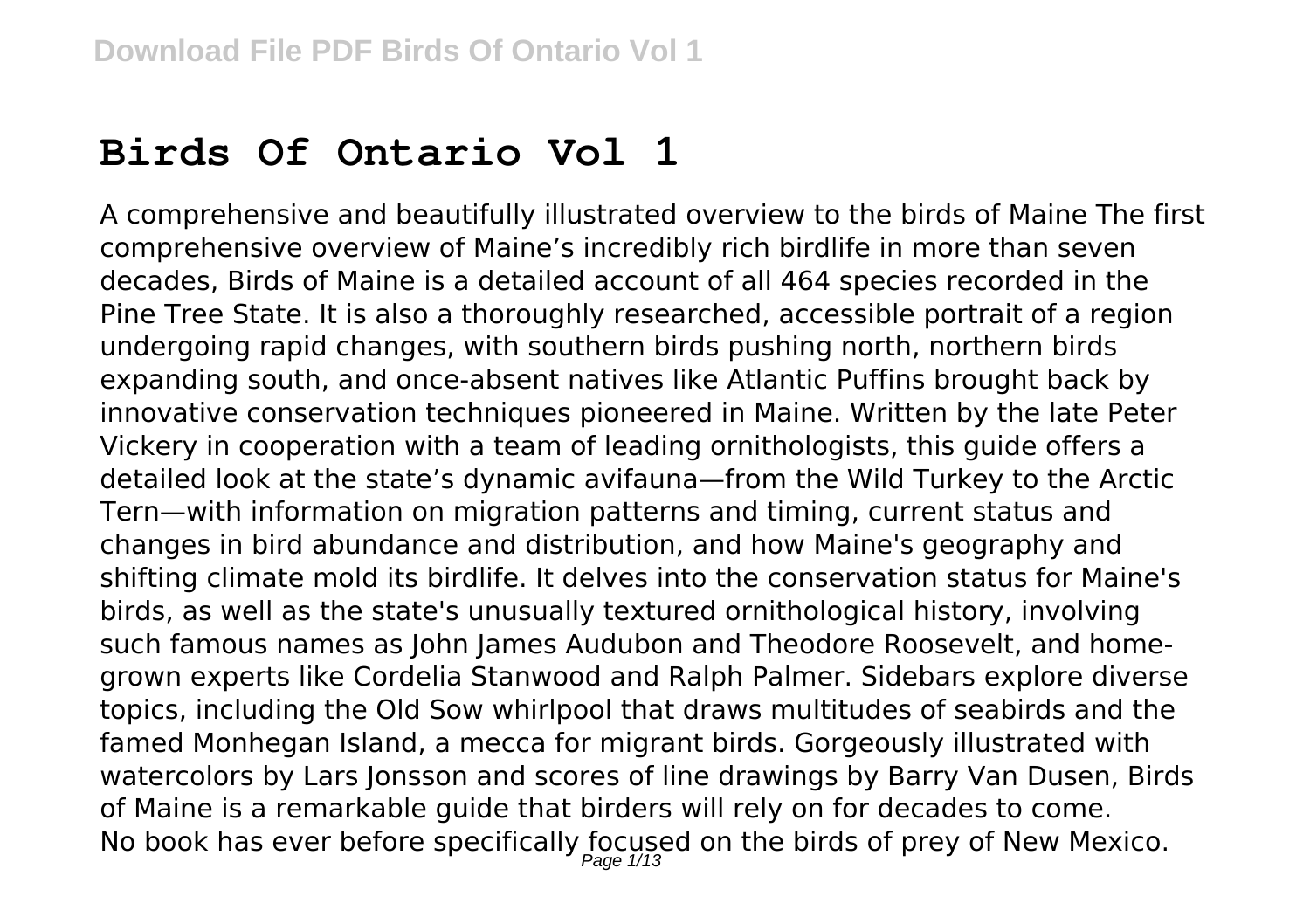Both Florence Bailey (1928) and J. Stokley Ligon (1961) published volumes on the birds of New Mexico, but their coverage of raptors was somewhat limited. In the ensuing years a great deal of new information has been collected on these mighty hunters' distribution, ecology, and conservation, including in New Mexico. The book begins with a history of the word "raptor." The order of Raptatores, or Raptores, was first used to classify birds of prey in the early nineteenth century, derived from the Latin word raptor, one who seizes by force. The text then includes the writings of thirty-seven contributing authors who relate their observations on these regal species. For example, Joe Truett recounts the following in the chapter on the Swainson's Hawk: "From spring to fall each year at the Jornada Caves in the Jornada del Muerto, Swainson's hawks assemble daily to catch bats. The bats exit the caves--actually lava tubes--near sundown. The hawks swoop in, snatch bats from the air, and eat them on the wing." Originally from France, Jean-Luc Cartron has lived and worked on several continents, finding his passion in the wide-open spaces of New Mexico. He became fascinated by the birds of prey and has studied their ecology and conservation for nearly twenty years. Raptors of New Mexico will provide readers with a comprehensive treatment of all hawks, eagles, kites, vultures, falcons, and owls breeding or wintering in New Mexico, or simply migrating through the state. This landmark study is also beautifully illustrated with more than six hundred photographs, including the work of more than one hundred photographers, and more than twenty species distribution maps.

This edition of Ducks, Geese, and Swans consists of two volumes, printed in full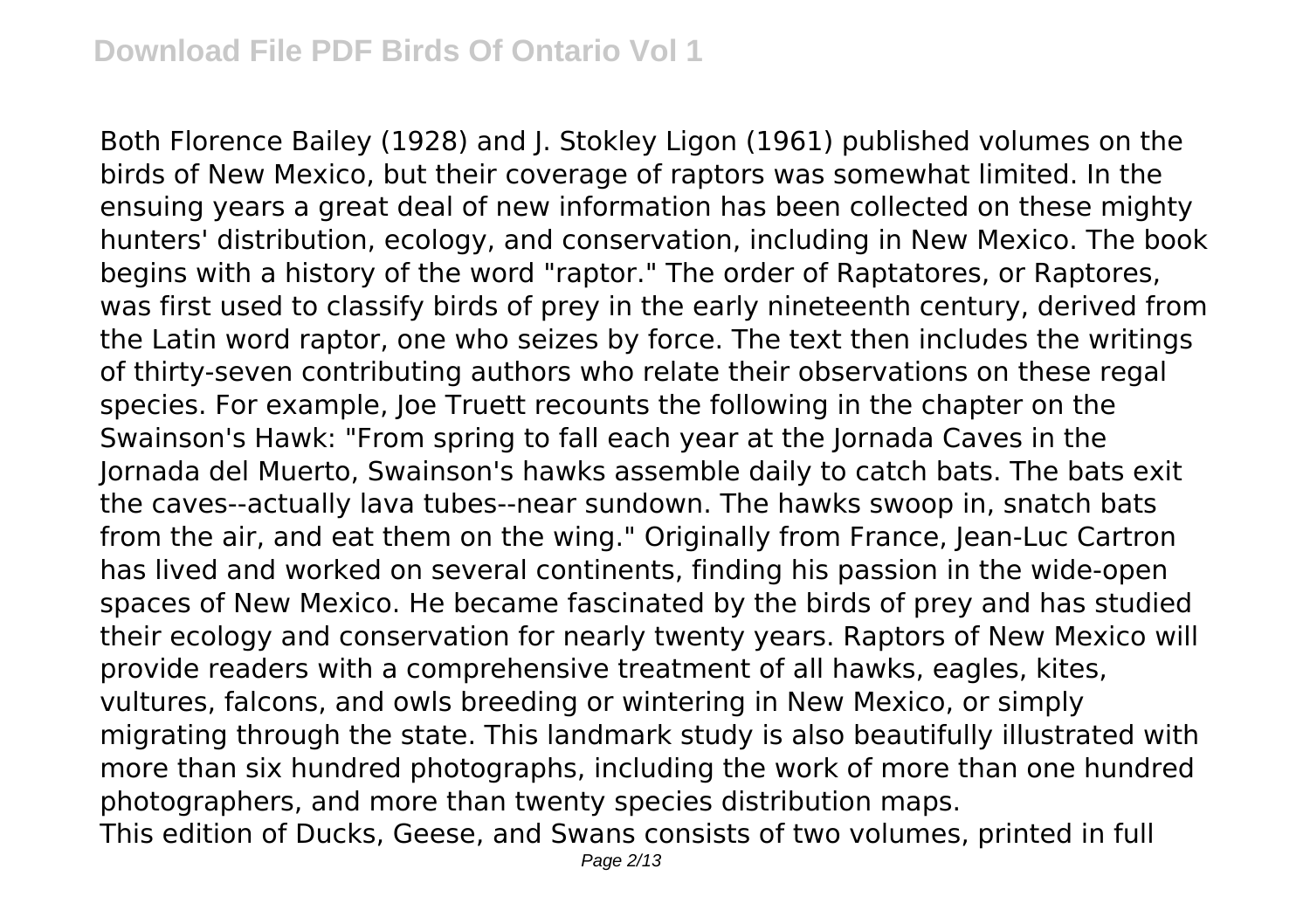color, and packaged in a slipcase, along with a CD containing references and additional maps.

Environmental Impact Statement

Petrels, Albatrosses, and Storm-Petrels of North America

Ontario Birds

A Photographic Guide

Rare Birds of North America

*Birds of Ontario contains an identification and description of all species, with 344 outstanding colour plates.*

*This volume completes the nonpasserine species and contains accounts for the diurnal birds of prey through woodpeckers.*

*Thousands of birdwatchers come to Arizona each year seeking rare or intriguing species, and for those watching the skies the additional sighting of a bird of prey is a reward in itself. The Grand Canyon state boasts the most dramatic assortment of raptors in North America: hawks, eagles, falcons, kites, and owls, plus vultures and condors. Here can be found nearly all the raptor species of the continental United States and also established populations of species associated with Mexico, such as the Gray Hawk, Common Black-Hawk, Zone-tailed Hawk, and Whiskered Screech-Owl. Arizona's raptors are found in an unrivaled diversity of habitats, from saguaro cactus forests where tiny Elf Owls nest to the Vermilion Cliffs, where the gigantic California Condor was introduced in 1996. Yet many species live in habitats that are now jeopardized by degradation or development, making an understanding and appreciation of raptors crucial to their survival. The* Page 3/13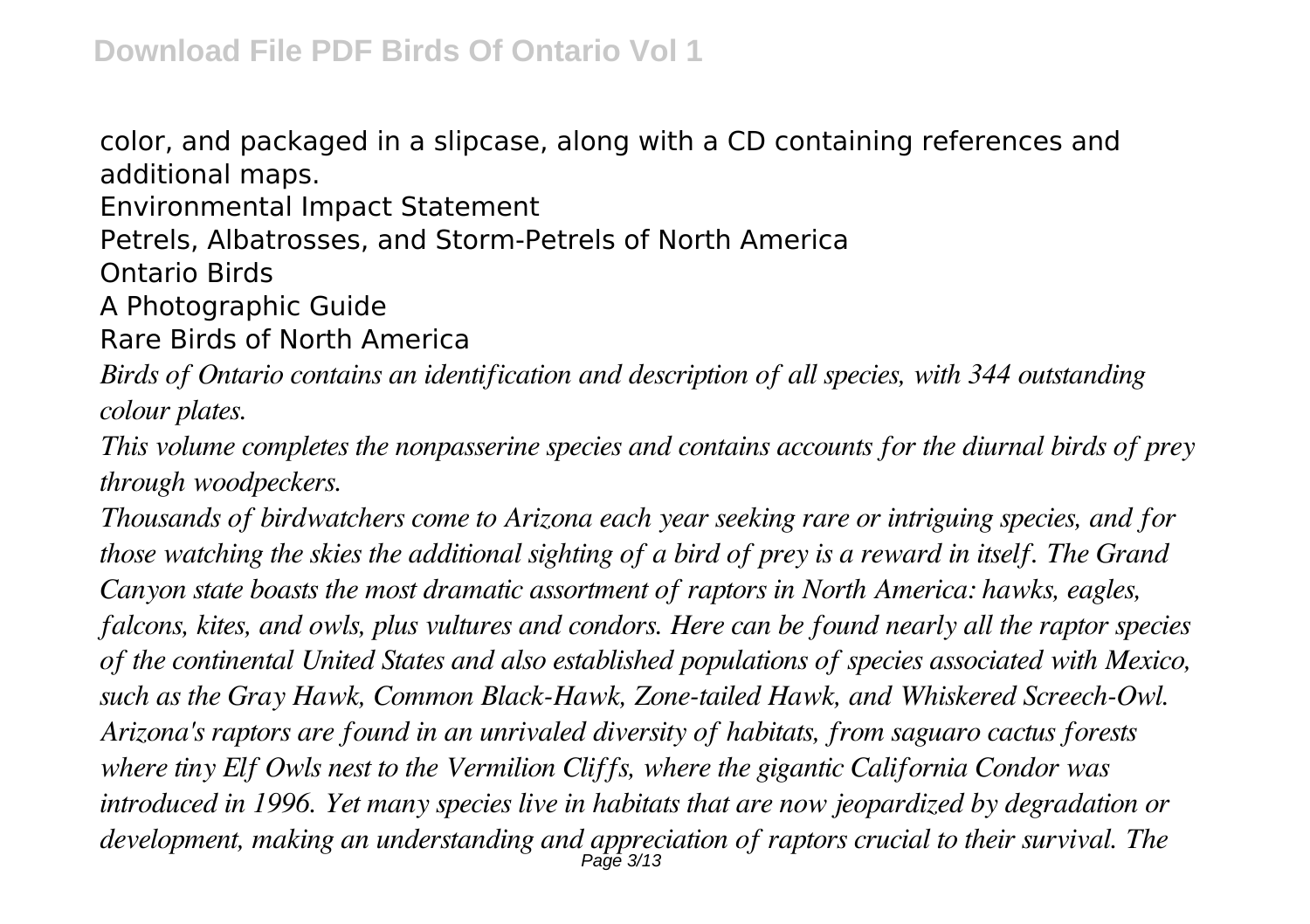*Raptors of Arizona brings together the knowledge and insights of 29 raptor and wildlife authorities who provide original information and syntheses on Arizona's 42 raptor species, with an emphasis on aspects of their natural history in Arizona. A chapter on each bird includes its description, a range map, and information on its distribution, habitat, life history, and status. Additional chapters cover conservation, habitats, where and when to watch raptors, and the sport of falconry. The book is enhanced by 42 full-color illustrations by Richard Sloan, one of the premier wildlife artists in North America, whose paintings were commissioned by the Arizona Wildlife Foundation specifically for this project. Co-published with the Arizona Game and Fish Department Ornithology in Ontario Best Places to Bird in Ontario*

*The Arizona Breeding Bird Atlas*

*Current Industrial Reports*

*Life Histories of North American Nuthatches, Wrens, Thrashers and Their Allies The definitive study of North American birds (United States, Canada, Mexico), prepared under auspices of Smithsonian Institution. Contains practically everything known about birds: description, habitat, range, life history, habits, relation to man, etc. These books will never be surpassed in fullness and useability. Indispensable to every serious birds watcher. All are fully illustrated. 78 species. Nesting, plumage, courtship, migration, range, etc. 117 black-and-white photographs.*

*Petrels, albatrosses, and storm-petrels are among the most beautiful yet least known of all the*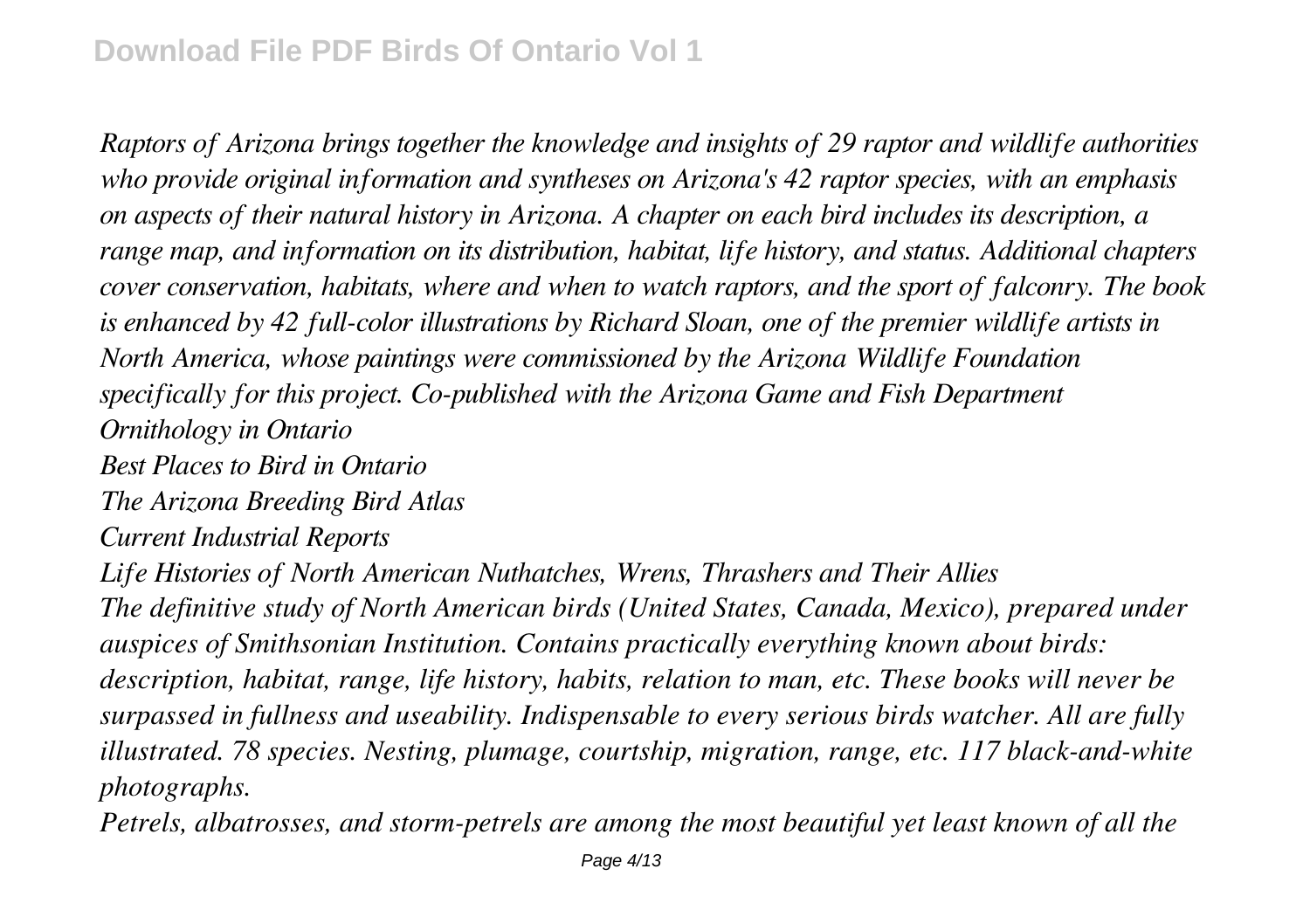*world's birds, living their lives at sea far from the sight of most people. Largely colored in shades of gray, black, and white, these enigmatic and fast-flying seabirds can be hard to differentiate, particularly from a moving boat. Useful worldwide, not just in North America, this photographic guide is based on unrivaled field experience and combines insightful text and hundreds of full-color images to help you identify these remarkable birds. The first book of its kind, this guide features an introduction that explains ocean habitats and the latest developments in taxonomy. Detailed species accounts describe key identification features such as flight manner, plumage variation related to age and molt, seasonal occurrence patterns, and migration routes. Species accounts are arranged into groups helpful for field identification, and an overview of unique identification challenges is provided for each group. The guide also includes distribution maps for regularly occurring species as well as a bibliography, glossary, and appendixes. The first state-of-the-art photographic guide to these enigmatic seabirds Includes hundreds of full-color photos throughout Features detailed species accounts that describe flight, plumage, distribution, and more Provides overviews of ocean habitats, taxonomy, and conservation Offers tips on how to observe and identify birds at sea Birds of OntarioDundurn Birds of Ontario: Habitat Requirements, Limiting Factors, and Status Order Passeriformes Canadian Inland Seas Birdfinding in Canada*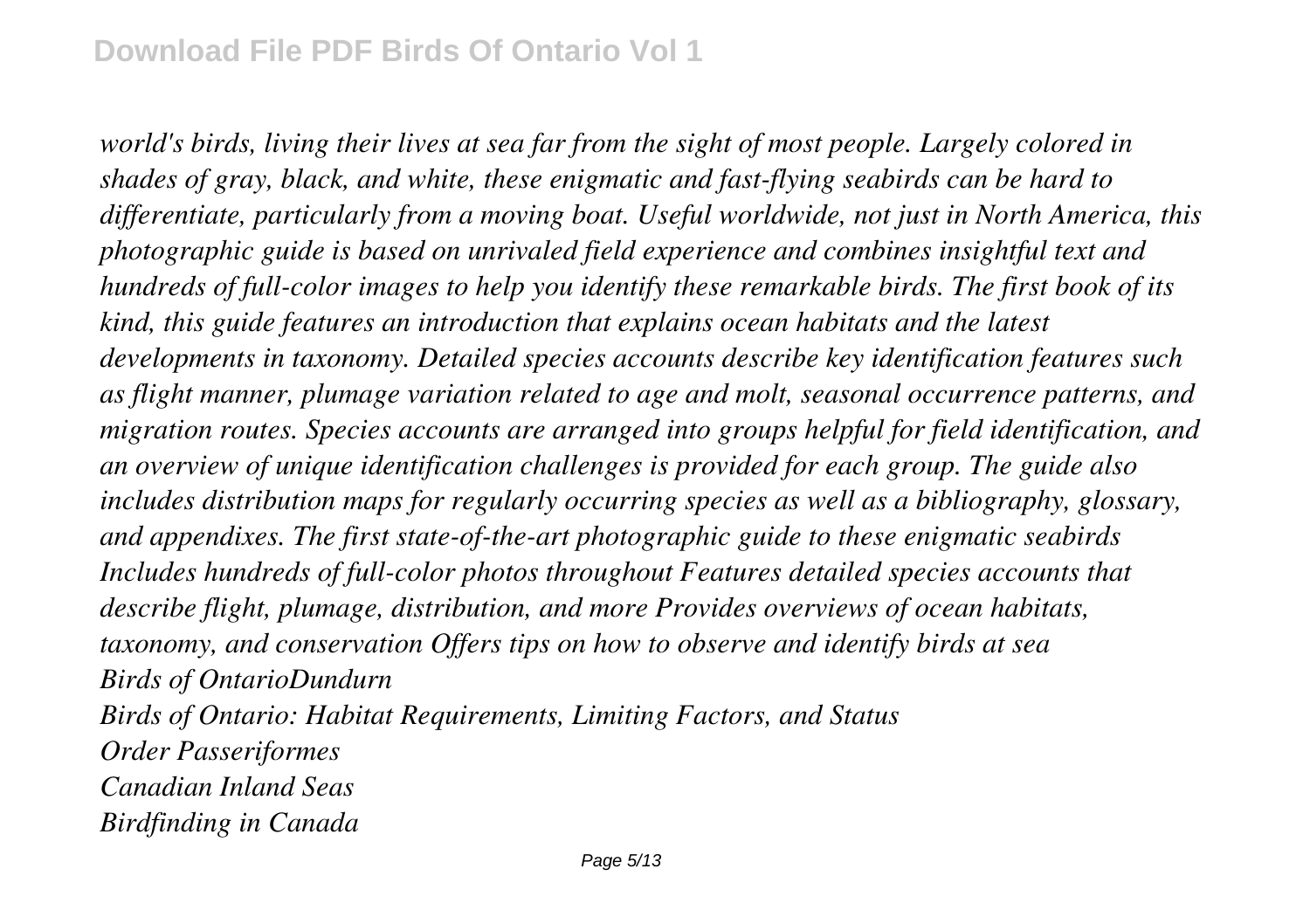## *Breeding Birds of Ontario*

This volume updates and expands a portion of P. A. Johnsgard's 1975 Waterfowl of North America. It includes two species of the perching duck tribe Cairinini: the muscovy duck and the wood duck, which forage on the water surface but perch in trees and nest in elevated tree cavities. It also includes the dabbling, or surfacefeeding, duck tribe Anatini, that forage on the water surface but nest on the ground. The species that breed in North America include the familiar mallards, wigeons, pintails, and teal. Descriptive accounts of the distributions, populations, ecologies, social-sexual behaviors, and breeding biology of all these species are provided. Five additional Eurasian and West Indian species that have been reported in North America have also been included with more abbreviated accounts. The updated bibliography contains more than 1,000 references. There are 12 maps, 31 drawings, 28 photos, and 58 anatomical or behavioral sketches. The most authoritative and up-to-date resource on the birds of Ontario. This is the fourteenth in a series of bulletins of the United States National Museum on the life histories of North American birds, with previous numbers issued as follows: 107, 113, 121, 126, 130, 135, 142, 146, 162, 167, 170, 174, 176. This bulletin deals with the Order Passeriformes, specifically the Family Cotingidae (Cotingas); Family Tyrannidae (Flycatchers) ; Family Alaudidae (Larks) and Family Hirundinidae (Swallows) of North America Life Histories of North American [birds].: Cardinals, grosbeaks, buntings, towhees, finches, sparrows and allies, pt. 1-3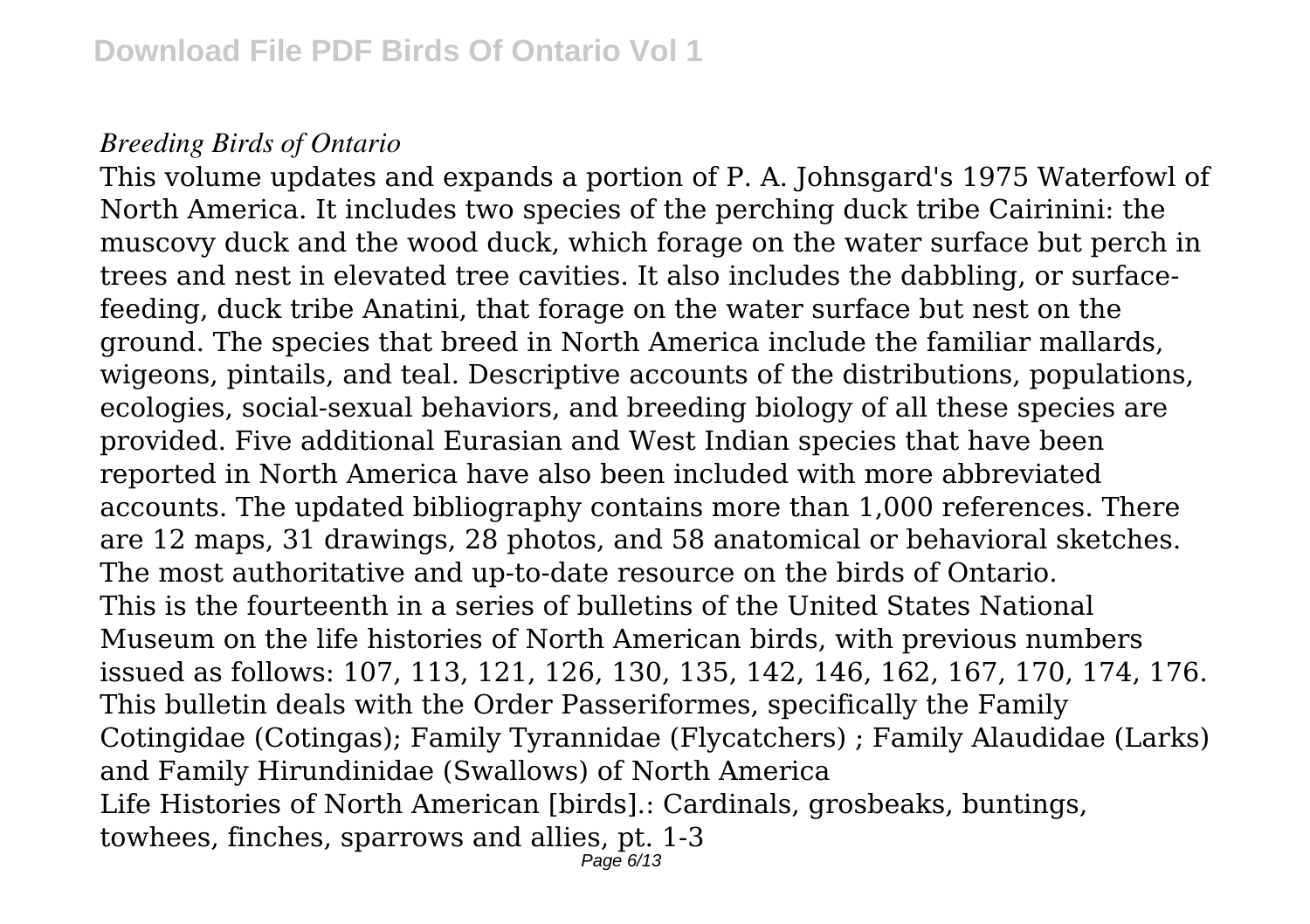Life Histories of North American Flycatchers, Larks, Swallows, and Their Allies Life Histories of North American [birds].: Flycatchers, larks, swallows and their allies

Canadian Books in Print. Author and Title Index

Bull's Birds of New York State

From southern deciduous woodlands to Arctic coastline, this guide presents precise directions on where birds are found, emphasizing the most popular and productive localities, but also citing numerous little-known locales that will delight aficionado and novice alike.

Rare Birds of North America is the first comprehensive illustrated guide to the vagrant birds that occur throughout the United States and Canada. Featuring 275 stunning color plates, this book covers 262 species originating from three very different regions--the Old World, the New World tropics, and the world's oceans. It explains the causes of avian vagrancy and breaks down patterns of occurrence by region and season, enabling readers to see where, when, and why each species occurs in North America. Detailed species accounts describe key identification features, taxonomy, age, sex, distribution, and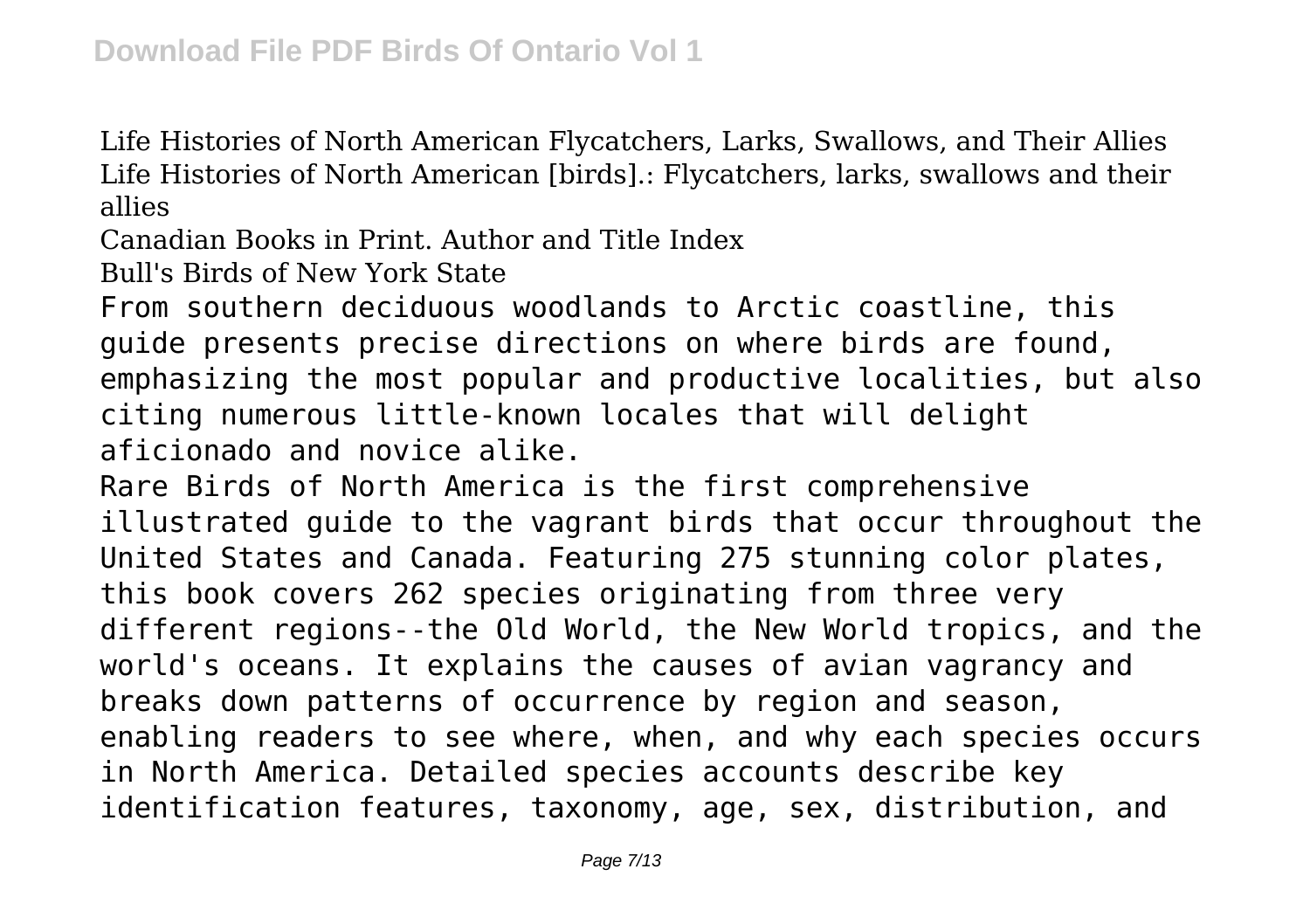status. Rare Birds of North America provides unparalleled insights into vagrancy and avian migration, and will enrich the birding experience of anyone interested in finding and observing rare birds. Covers 262 species of vagrant birds found in the United States and Canada Features 275 stunning color plates that depict every species Explains patterns of occurrence by region and season Provides an invaluable overview of vagrancy patterns and migration Includes detailed species accounts and cuttingedge identification tips

Updates the bible of New York State ornithology, John Bull's 1974 Birds of New York State. The species accounts, contributed by 60-plus individual birders, include information on range, abundance, breeding, occurrence, and remarks about subspecies and records from neighboring states. Several prefatory essays cover New York's physical environment, the role of the Federation of New York State Bird Clubs in conservation efforts, and long-term changes in the birdlife of New York State. Includes some bandw drawings, but not for every bird listed, as well as four color maps. Indexed by scientific and English bird names. Annotation copyrighted by Book News, Inc., Portland, OR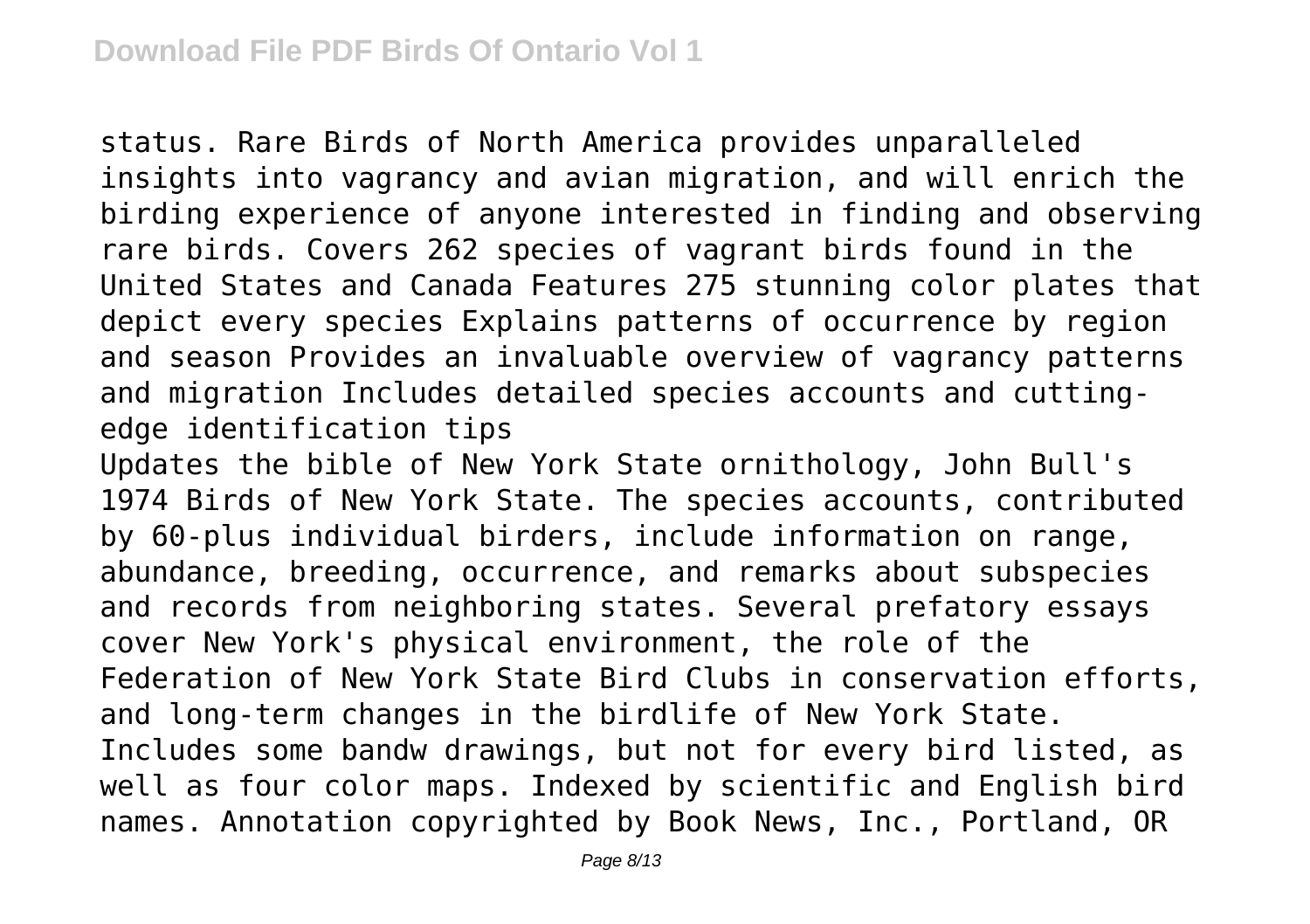Birds of British Columbia, Volume 2 The North American Sea Ducks Life Histories of North American [birds].: Gulls and terns Technical Bulletin Atlas of the Breeding Birds of Ontario, 2001-2005 **This is the first volume in a 4-volume set, which is the culmination of two decades of research and writing. For the first time, the natural history, migration patterns, habitat requirements, reproductive biology, and distribution of the province's birdlife are combined in one publication. This is a reprint of the original volume published in 1990 by the Royal British Columbia Museum and the Canadian Wildlife Service. No changes or updates in content have been made from the original edition.**

**Provides breeding distribution information for each of Arizona's nesting bird species, with a color photo of the species, a range map, descriptive text and graphs with nesting habitat information, and a timeline chronicling each bird's breeding phenology and migratory status in Arizona.**

**An insider's guide to the best birding in Ontario, featuring thirty highly recommended sites. It's no secret: Ontario's rich natural landscape and diverse wildlife provides some of the most exceptional**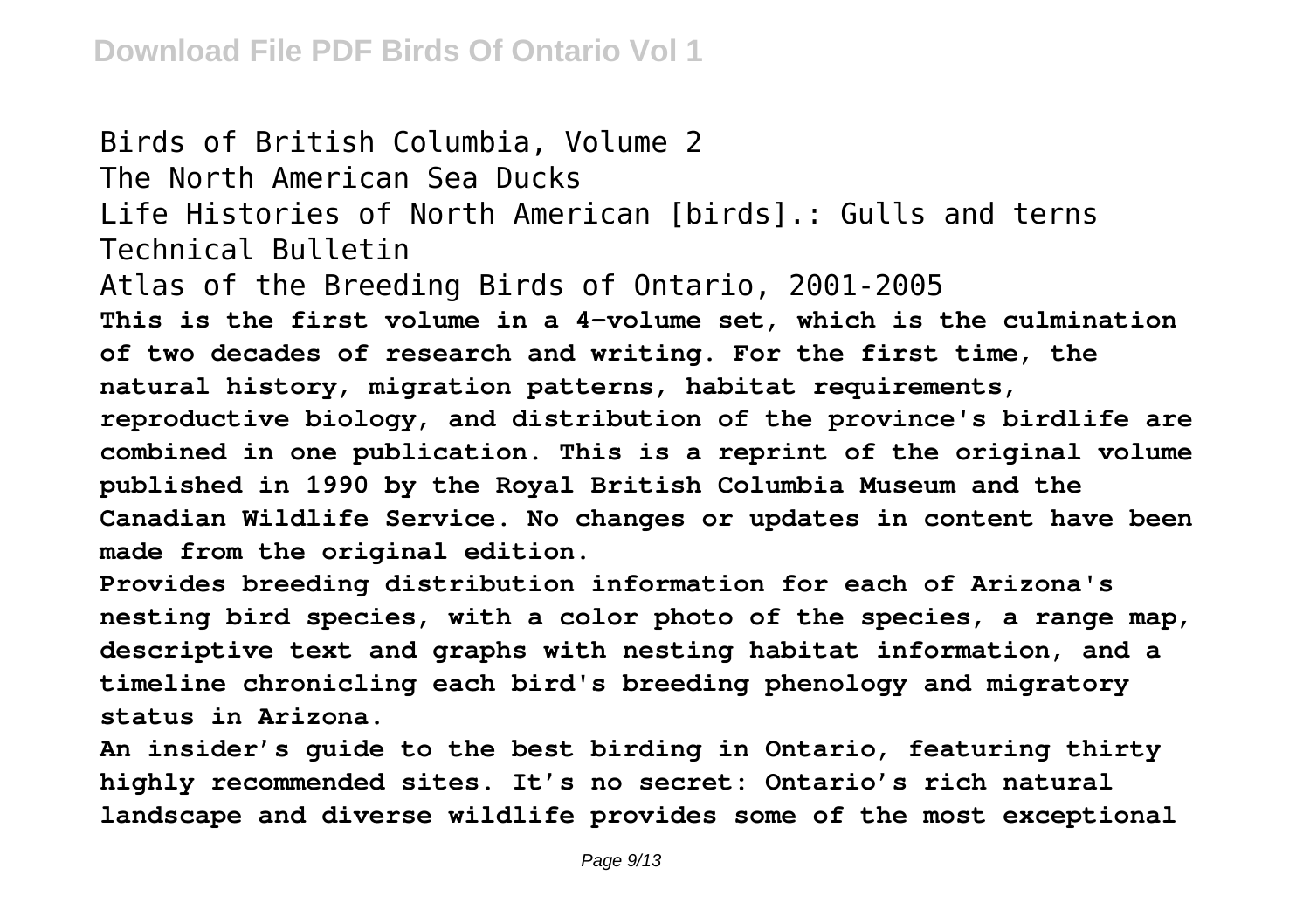**birdwatching Canada has to offer, attracting thousands of bird-lovers each year. In this user-friendly guidebook, local experts Mike and Ken Burrell show us why. Outlining thirty of their personal favorite spots at which to enjoy the province's birding, they take readers on an avian tour from Point Pelee to Moosonee, Rainy River to Cornwall. Along the way, they draw from their extensive experience as professional birding guides and field biologists to share insider tips for spotting more than three hundred unique species, advice for exactly when and where to go for the best results, and helpful hints for finding rarely seen birds. Finally, they provide detailed instructions for accessing and enjoying each of the highly recommended sites. Ranging from beloved classics to remote hidden gems, many of these locales are within driving distance of Toronto, Hamilton, or Ottawa; some are even accessible on foot; and each is as spectacular as the last. With clear maps, beautiful color photos, and a wealth of useful information, Best Places to Bird in Ontario is an invaluable resource that will delight first-time and experienced birders alike. Ontario Birds at Risk Raptors of New Mexico The Raptors of Arizona Nonpasserines - Diurnal Birds of Prey through Woodpeckers Status and Conservation Needs**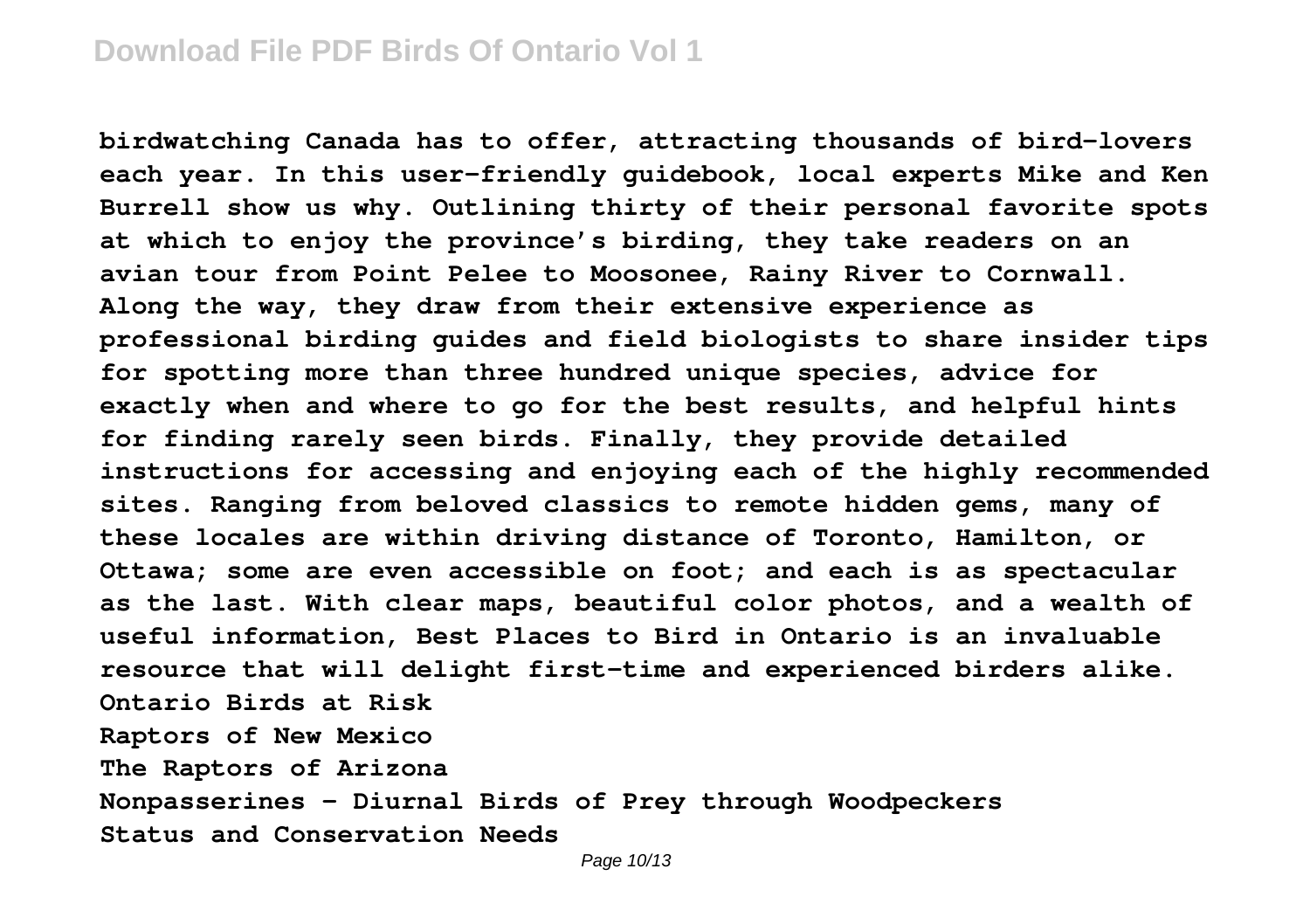This extensive and long overdue work of reference covers all of the bird species, more than 400 of which have been recorded in the province of Ontario. Birds of Ontario contains an identification and description of all species, with 344 outstanding colour plates. Anyone with even a casual interest in birds will find the colour plates and informative text of considerable interest. This volume contains a list of all the birds identified in Ontario up to the end of 1983, with the common and scientific names given by the American Ornithologists' Union 1983 Check-list as arranged in that work.

The various chapters of this book have been written by researchers who are still working in the Canadian Inland Seas region. The chapters synthesize what is known about these seas, yet much still is to be learnt. It is hoped that this collection of information will serve as a springboard for future, much needed, studies in this fascinating, diverse region, and will stimulate comparative analyses with other subarctic and arctic basins of the world. The Canadian Inland Seas are the only remnants, albeit cold, of the ancient cratonic marine basins which occupied central North America throughout the Paleozoic and part of the Mesozoic. Precambrian rocks and gently dipping Paleozoic sedimentary rocks underlie the seas. The area is also close to the centers of Pleistocene glaciations. The coastal areas represent an emerged landscape of the post-glacial Tyrrell sea, as the region has been isostatically uplifted to about 350 meters since glacial times. A total of 56 fish species inhabit Hudson Bay and James Bay. Seals, whales and one of the largest and southernmost populations of polar bears inhabit the seas as well. The coastal areas are important habitats for migratory bird populations, some of which migrate from as far away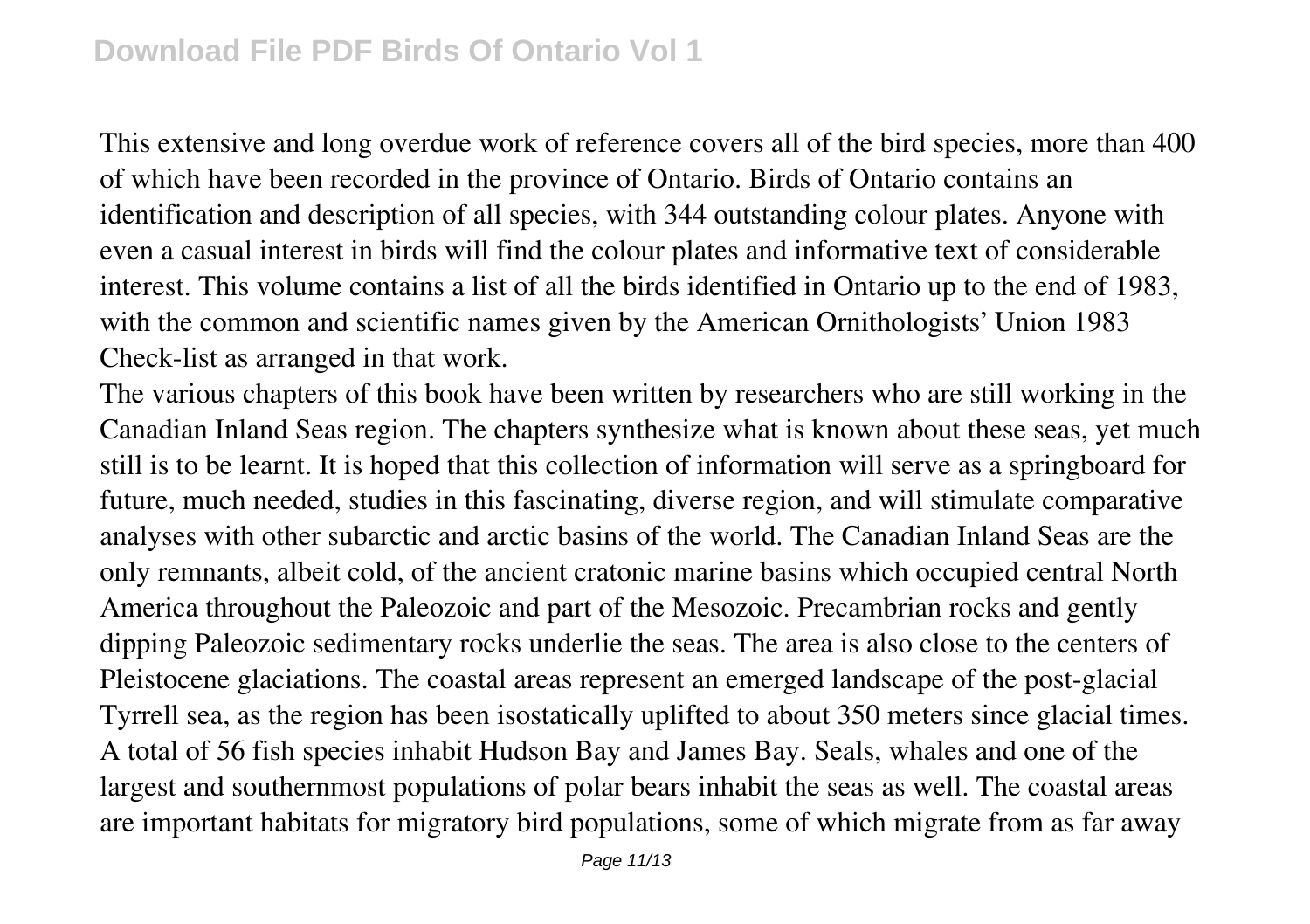## **Download File PDF Birds Of Ontario Vol 1**

as Southern Argentina. The ostic environment has preserved these regions relatively unchanged by man, with only a major harbour at Churchill, Manitoba, which is active for part of the year, and a second large, rail-terminal settlement in the south at Moosonee, Ontario. A few, small, native Indian and Inuit villages dot the coasts. The seas are being affected indirectly by the damming of rivers for the generation of hydroelectric power, and by drainage diversions towards the man-made reservoirs. A major project is being completed in Quebec east of James Bay, but other rivers in Ontario and Manitoba have been dammed as well. Undoubtedly freshwater is one of the more important resources of the area, however its exploitation needs careful thought because of the possible long-range effects on the environment, particularly the coastal marshes, which sustain much of the eastern American intercontinental migratory avifauna. Other resources occur in the regions, primarily minerals and perhaps petroleum. For the most part however, such resources remain to be discovered.

The volumes in the Birds of Ontario series summarize life history requirements of bird species that are normally part of the ecology of Ontario. The first volume dealt with waterfowl through cranes; this volume deals with shorebirds through woodpeckers and completes the treatment of the nonpasserines. Information on habitat, limiting factors, and status are dealt with for the three main bird seasons: breeding, migration, and winter. It is an essential reference for biologists, planners, environmental consultants, and other resource professionals involved in environmental issues and management pertaining to birds. It is also a valuable reference for serious birders. Nidiology and Distribution